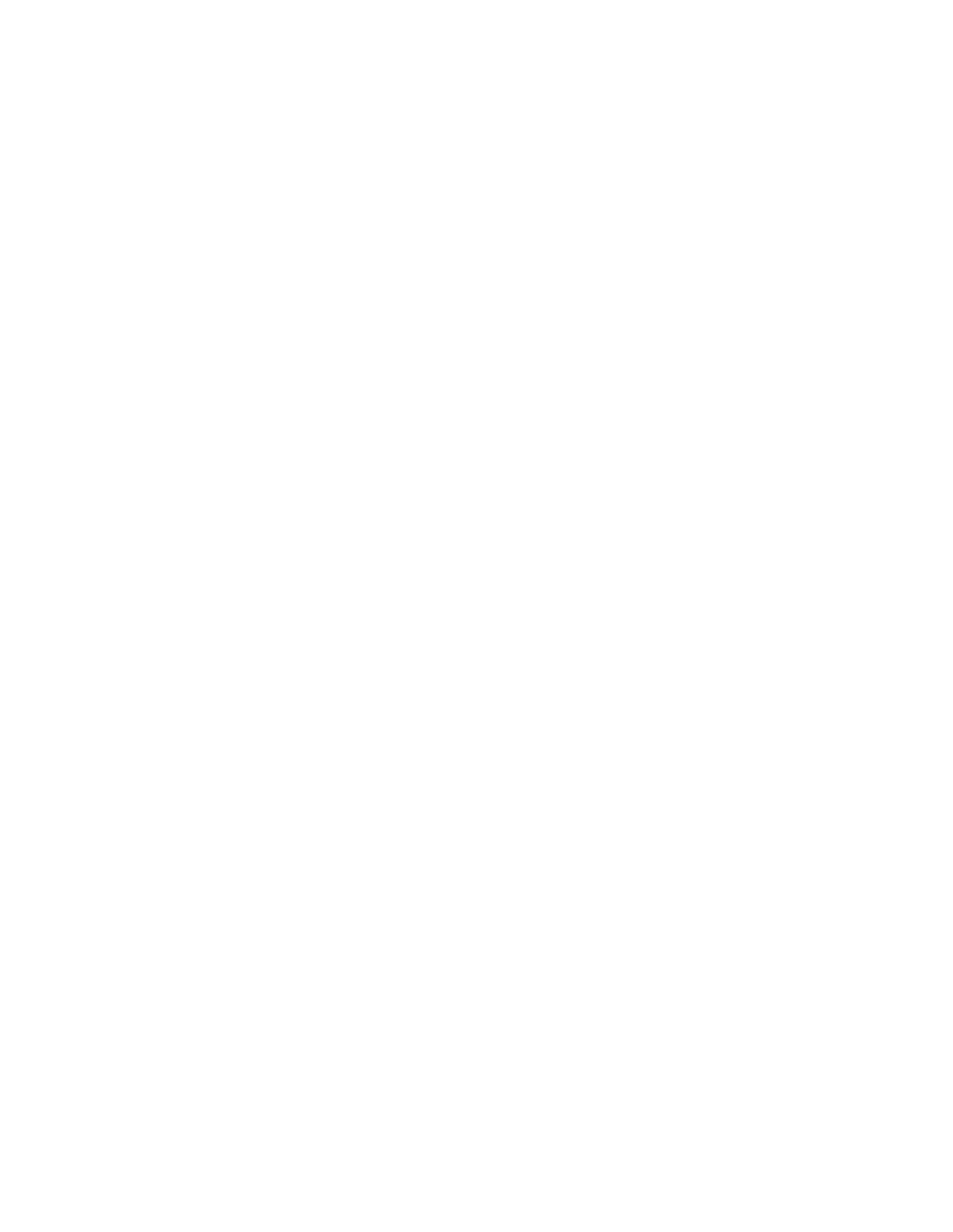## **TABLE OF CONTENTS**

| Para No.         | <b>Section</b>                                                    | Page No.       |
|------------------|-------------------------------------------------------------------|----------------|
|                  |                                                                   |                |
| $\overline{1}$ . | Preface                                                           | 1              |
| 2.               | Objective                                                         | 1              |
| $\overline{3}$ . | <b>Definitions</b>                                                | 1              |
| 4.               | Code                                                              | $\overline{4}$ |
| $\overline{4.1}$ | Preservation of unpublished price sensitive information<br>(UPSI) | $\overline{4}$ |
| $\overline{4.2}$ | Limited access to confidential information                        | 5              |
| 4.3              | Prohibition on unlawfully procuring possession of UPSI            | $\overline{5}$ |
| $\overline{4.4}$ | <b>Chief Investor Relations Officer</b>                           | $\overline{5}$ |
| 4.5              | Need to know                                                      | $\overline{5}$ |
| $\overline{4.6}$ | Dissemination of Unpublished Price Sensitive Information          | 6              |
| $\overline{5}$ . | Determination of Legitimate Purpose                               | $\overline{7}$ |
| 6.               | <b>Disclosures</b>                                                | 8              |
|                  | References                                                        | $\overline{9}$ |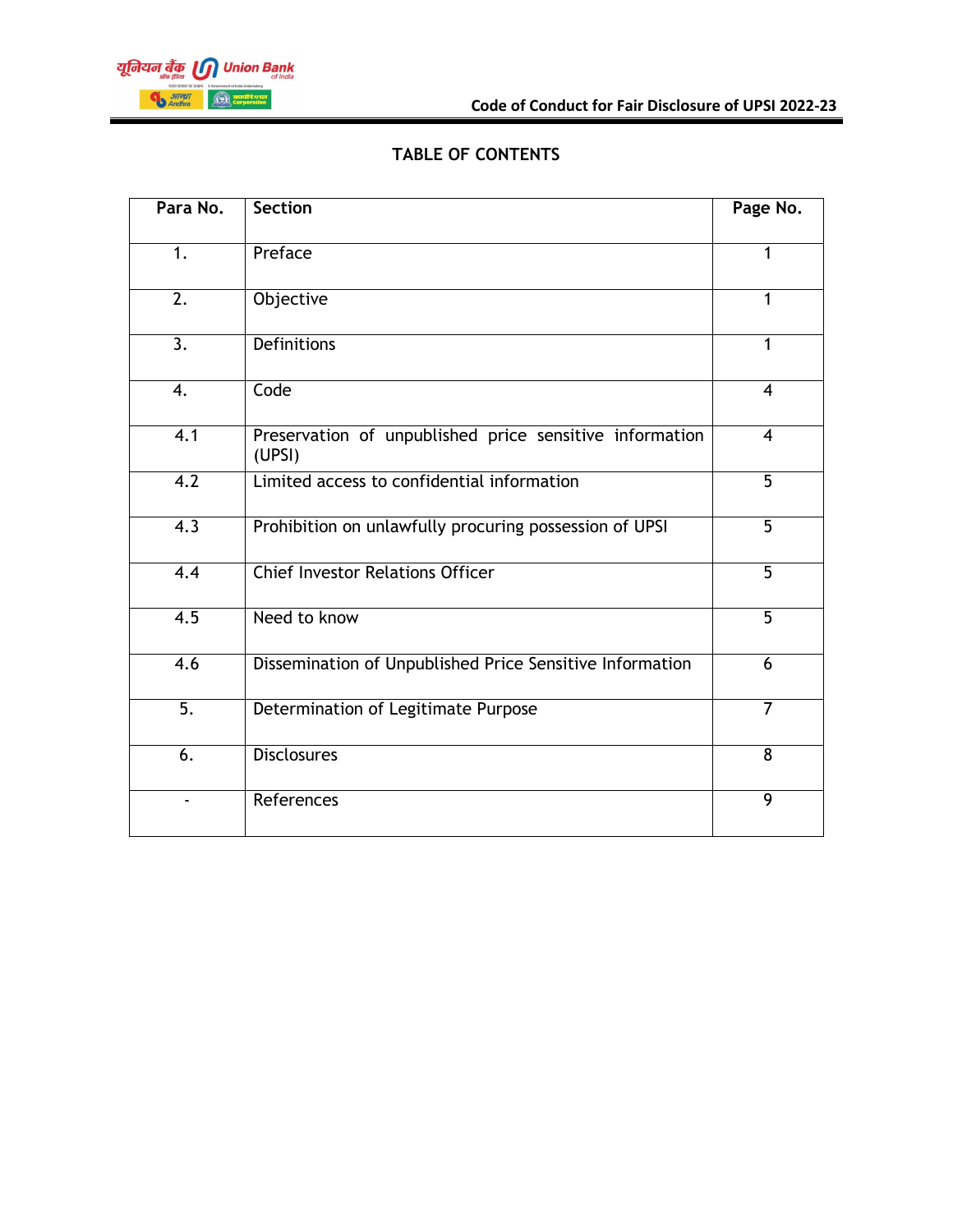

निवेशक सेवायें प्रभाग**,** बोर्ड सनिवालय

Investor Services Division,Board Secretariat 239, Vidhan Bhavan Marg, Nariman Point, Mumbai – 400 021.

# **CODE OF CONDUCT FOR FAIR DISCLOSURE OF UNPUBLISHED PRICE SENSITIVE INFORMATION (UPSI) 2022-23**

## **1. Preface**

Securities and Exchange Board of India (SEBI) vide Gazette notification no. LAD-NRO/GN/2014-15/21/85 dated 15th January 2015 had issued **Securities and Exchange Board of India (Prohibition of Insider Trading) Regulations, 2015**. As per the said guidelines, the Board of Directors of every company, whose securities are listed on a stock exchange, shall formulate and publish on its official website, a code of practices and procedures for fair disclosure of unpublished price sensitive information.

The Board of Directors (the **"Board"**) of Union Bank of India (the **"Bank"**) has adopted this Code of practices and procedures for fair disclosure of unpublished price sensitive information(the **"Code"**). The Audit Committee of the Board (the "**ACB"**) is empowered to review and amend this Code from time to time.

#### **2. Objective**

The Code was framed as per the requirements of the SEBI (Prohibition of Insider Trading) Regulations, 2015, as amended.

#### **3. Definition**

3.1 **"Act"** means the Securities and Exchange Board of India Act, 1992.

#### 3.2 **"Connected person"** means -

(i) any person who is or has during the six months prior to the concerned act been associated with the Bank, directly or indirectly, in any capacity including by reason of frequent communication with its officers or by being in any contractual, fiduciary or employment relationship or by being a director, officer or an employee of the Bank or holds any position including a professional or business relationship between himself and the Bank whether temporary or permanent, that allows such person, directly or indirectly, access to unpublished price sensitive information or is reasonably expected to allow such access.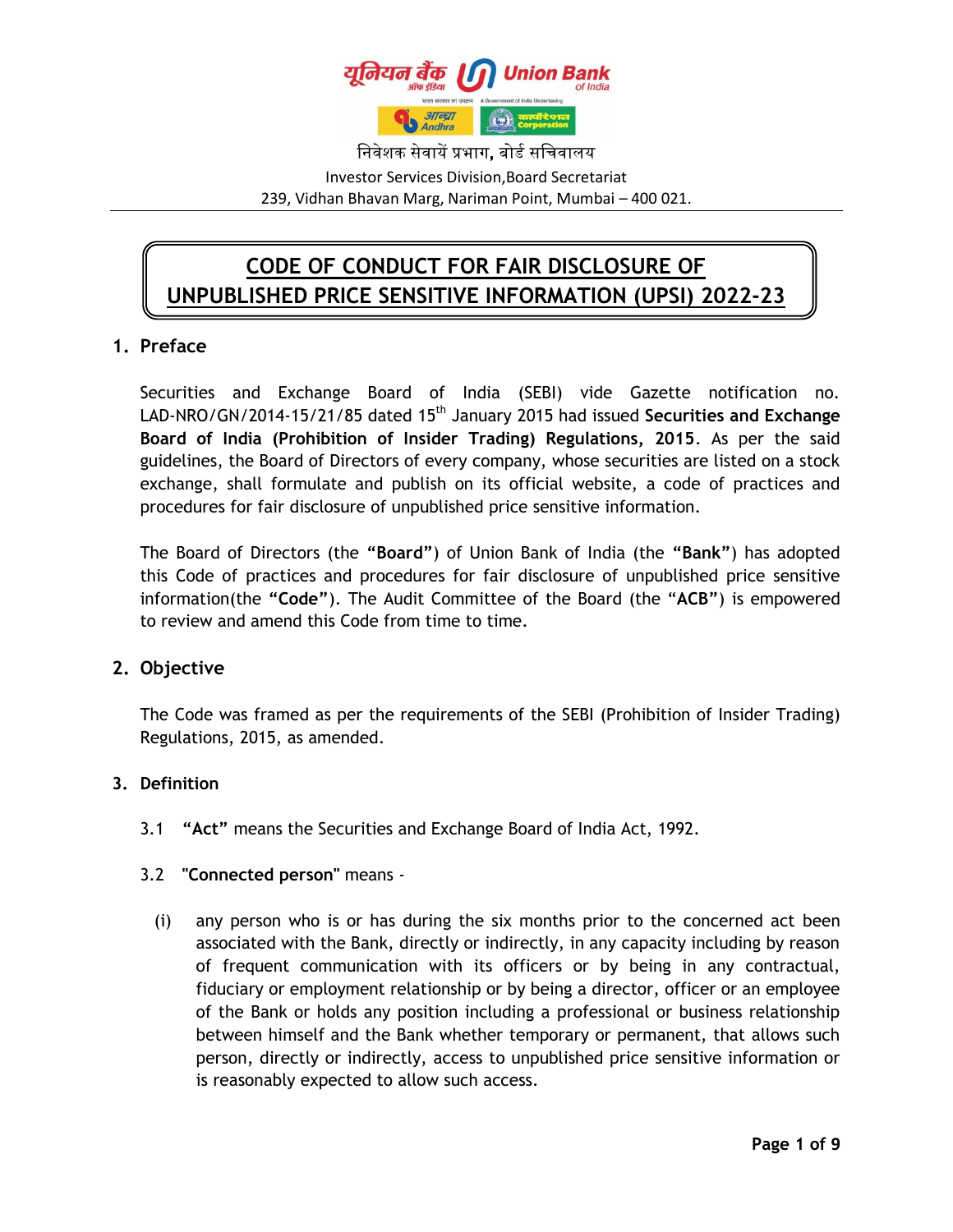

- (ii) Without prejudice to the generality of the foregoing, the persons falling within the following categories shall be deemed to be connected persons unless the contrary is established –
	- a) an immediate relative of connected persons specified in clause (i); or
	- b) a holding company or associate company or subsidiary company; or
	- c) an intermediary as specified in section 12 of the Act or an employee or director thereof; or
	- d) an investment company, trustee company, asset management company or an employee or director thereof; or
	- e) an official of a stock exchange or of clearing house or corporation; or
	- f) a member of board of trustees of a mutual fund or a member of the board of directors of the asset management company of a mutual fund or is an employee thereof; or
	- g) a member of the board of directors or an employee, of a public financial institution as defined in section 2 (72) of the Companies Act, 2013; or
	- h) an official or an employee of a self-regulatory organization recognised or authorized by the Board; or
	- i) a banker of the Bank; or
	- j) a concern, firm, trust, Hindu undivided family, Bank or association of persons wherein a director of the Bank or his immediate relative, has more than ten percent of the holding or interest;
- 3.3 **"Designated Persons"** The following class of persons will be treated as Designated Persons for the purpose of the Code:
	- (i) Promoters of the Bank
	- (ii) All the Directors of the Bank and its material subsidiary
	- (iii) **Employees based on functional role and access to UPSI -** All the officers (Scale I and above) of following departments –
		- a) Finance and Accounts
		- b) Strategy
		- c) Management Information System (MIS)
		- d) Treasury
		- e) Risk Management
		- f) Compliance
		- g) Stressed Asset Management
		- h) Audit and Inspection
		- i) Board Secretariat
		- j) MD & CEO's Secretariat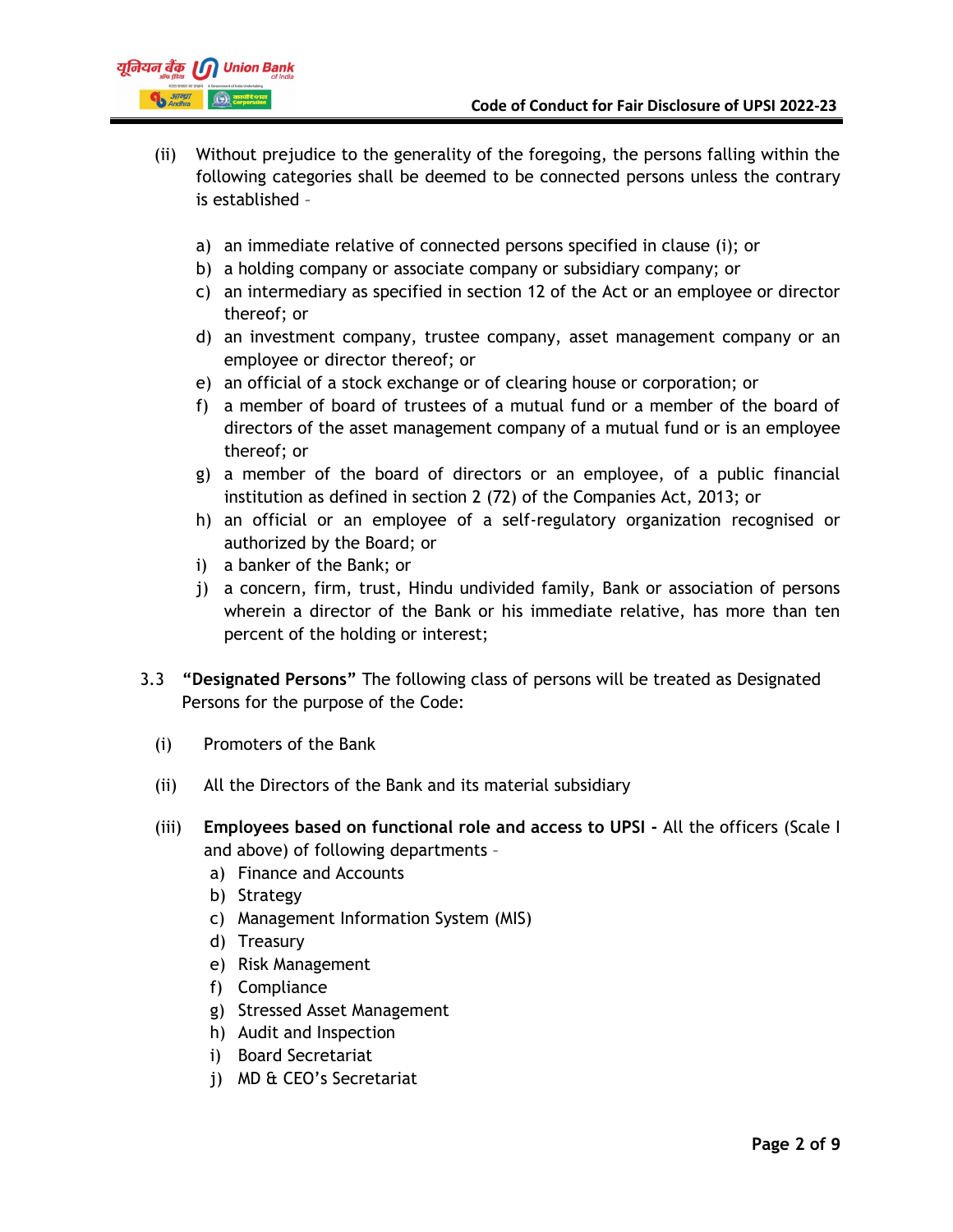

- k) Executive Directors' Secretariat
- l) Secretaries of all Chief General Managers (CGMs)/General Managers (GMs) posted at Central Office of the Bank
- m) Employees posted at Department of Information Technology (DIT), identified by the Chief General Manager/General Manager (DIT) on quarterly basis based on their access to unpublished price sensitive information.
- (iv) **Employees upto two levels below Board of Directors** of the Bank and its material subsidiary irrespective of their functional role in the Bank or ability to have access to unpublished price sensitive information.

*\*The employees referred above in sub-clause (iii) and (iv) are hereinafter referred to as "Designated Employees" for the purpose of the Code.*

- 3.4 **Generally available information"** means information that is accessible to the public on a non-discriminatory basis.
- 3.5 **"Immediate relative"** means any of the following who is either dependent financially on such person, or consults such person in taking decisions relating to trading in securities–
	- a) Spouse
	- b) Father
	- c) Mother
	- d) Brother
	- e) Sister
	- f) Son (including step-son)
	- g) Daughter (including step-daughter)
- 3.6 **"Insider"** means any person who is:
	- i) a connected person; or
	- ii) in possession of or having access to unpublished price sensitive information.

**Note**: It may be clarified here that anyone in possession of or having access to unpublished price sensitive information should be considered an "insider" regardless of how one came in possession of or had access to such information. Various circumstances are provided for such a person to demonstrate that he has not indulged in insider trading. Therefore, this definition is intended to bring within its reach any person who is in receipt of or has access to unpublished price sensitive information. The onus of showing that a certain person was in possession of or had access to unpublished price sensitive information at the time of trading would, therefore, be on the person leveling the charge after which the person who has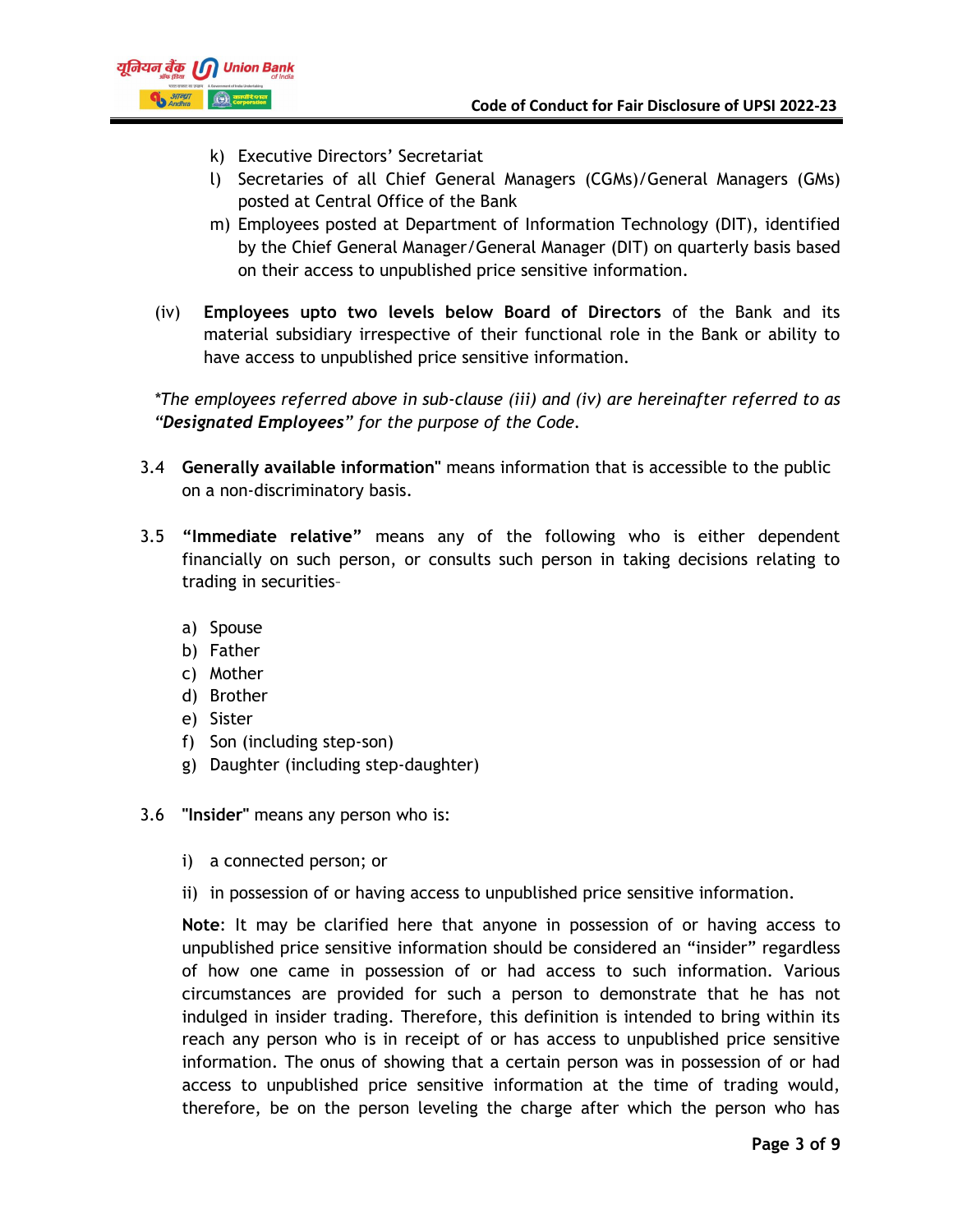

traded when in possession of or having access to unpublished price sensitive information may demonstrate that he was not in such possession or that he has not traded or he could not access or that his trading when in possession of such information was squarely covered by the exonerating circumstances.

- 3.7 **"Unpublished Price Sensitive Information (UPSI)"** means any information, relating to Bank or its securities, directly or indirectly, that is not generally available which upon becoming generally available, is likely to materially affect the price of the securities and shall, ordinarily including but not restricted to, information relating to the following:
	- (i) Financial results;
	- (ii) Dividends;
	- (iii) Change in capital structure;
	- (iv) Mergers, de-mergers, acquisition, delistings, disposals and expansion of business and such other transactions;
	- (v) Changes in Key Managerial Personnel;

Words and expressions used and not defined in these regulations but defined in the Securities and Exchange Board of India Act, 1992 (15 of 1992), the Securities Contracts (Regulation) Act, 1956 (42 of 1956), the Depositories Act, 1996 (22 of 1996) or the Companies Act, 2013 (18 of 2013) and rules and regulations made thereunder shall have the meanings respectively assigned to them in those legislation.

## **4. Code**

#### 4.1 **Preservation of Unpublished Price Sensitive Information (UPSI)**:

- 4.1.1 No insider shall communicate, provide, or allow access to any unpublished price sensitive information, relating to the Bank or securities listed or proposed to be listed, to any person including other insiders except where such communication is in furtherance of legitimate purposes, performance of duties or discharge of legal obligations.
- 4.1.2 Department Heads shall identify all the UPSI available in their departments and shall ensure its confidentiality as per the requirement of this code.
- 4.1.3 Adequate restrictions shall be placed by the Department Head on communication or procurement of UPSI.
- 4.1.4 No UPSI shall be shared with Analysts and Research personnel.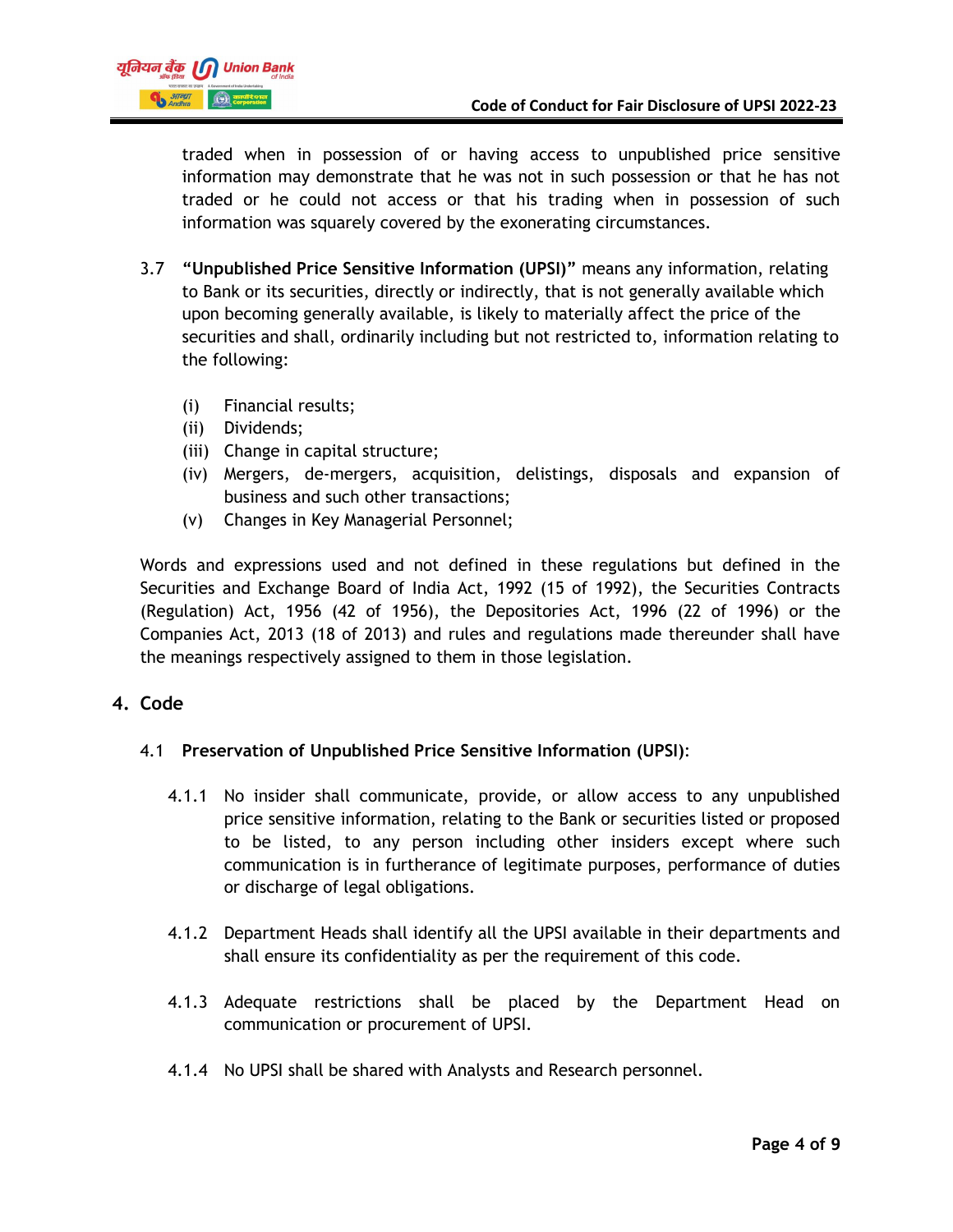

#### 4.2 **Limited access to Confidential Information:**

- 4.2.1 All files containing confidential information shall be kept secured under lock and key.
- 4.2.2 Confidential documents/files shall be marked **"Confidential"** and access to such documents/files shall be made available on need to know basis.
- 4.2.3 Confidential Computer files shall have adequate security of login and Passwords.
- 4.2.4 Documents/Files containing confidential information should be deleted/ destroyed after its use. Shredders should be used wherever necessary for the destruction of physical files.
- 4.2.5 Chinese Wall Procedure and process as detailed hereinafter shall be followed by departments dealing with confidential information.

#### 4.3 **Prohibition on Unlawfully Procuring Possession of UPSI:**

No person shall procure from or cause the communication by any insider of unpublished price sensitive information, relating to the Bank or securities listed or proposed to be listed, except in furtherance of legitimate purposes, performance of duties or discharge of legal obligations.

#### 4.4 **Chief Investor Relations Officer (CIRO):**

Chief Financial Officer (**CFO**) shall be designated as Chief Investor Relations Officer (the **"CIRO"**). The CIRO shall deal with uniform and universal dissemination of information and disclosure of unpublished price sensitive information.

#### 4.5 **Need to know:**

'Unpublished Price Sensitive Information' shall be handled on a 'need to know' basis. Such information should be disclosed only to those within the Bank who need the information to discharge their duty and whose possession of such information will not give rise to a conflict of interest or appearance of misuse of the information.

All non-public information directly received by any Employee should be reported to the head of his/her department/Compliance Officer immediately.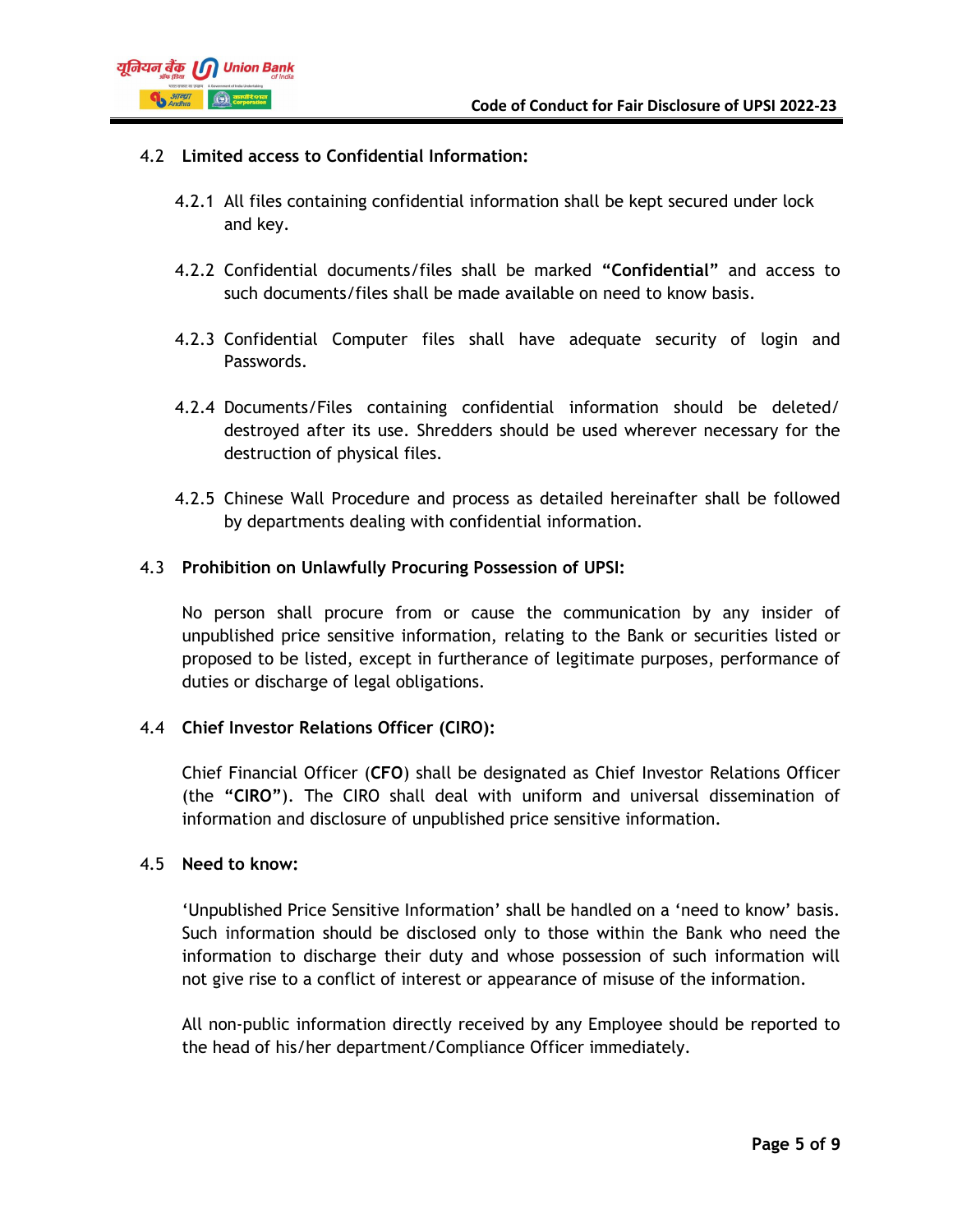

#### 4.6 **Dissemination of Unpublished Price Sensitive Information:**

- 4.6.1 Unpublished price sensitive information may be communicated, provided, or allowed access to any employee other than the designated employee or to third parties if such communication is in furtherance of legitimate purposes, performance of duties or discharge of legal obligations.
- 4.6.2 The Bank shall adopt a Chinese wall procedure to prevent the misuse of confidential information, which separates those areas of the Bank which routinely have access to confidential information.
- 4.6.3 Department Heads to satisfy that UPSI is shared only for legitimate purposes among the authorised employees on need to know basis.
- 4.6.4 The Department of Information Technology (DIT) to create a platform for maintaining database containing the nature of UPSI and names of such persons who have shared the information and also the names of such persons or entities as the case may be with whom Unpublished Price Sensitive Information is shared under this Code along with the Permanent Account Number (PAN) or any other identifier authorized by law where PAN is not available. Such databases shall have adequate internal controls and checks such as time stamping and audit trails to ensure non-tampering of the database.
- 4.6.5 Prior approval from CIRO shall be obtained by all the Departments before sharing any Unpublished Price Sensitive Information with any person or entity. CIRO shall after approving sharing of such information, send the details viz. nature of UPSI, names of such persons who have shared the information and names of such persons or entities with whom UPSI is shared along with the PAN or any other identifier authorized by law where Permanent Account Number is not available to Investor Services Division, Board Secretariat for updating the database.
- 4.6.6 Prompt dissemination of unpublished price sensitive information that gets disclosed selectively, inadvertently or otherwise to make such information generally available.
- 4.6.7 Appropriate and fair response of queries on news reports and requests for verification of market rumors by regulatory authorities by Compliance Officer as per information provided by the Department Heads whose departments such information pertains to.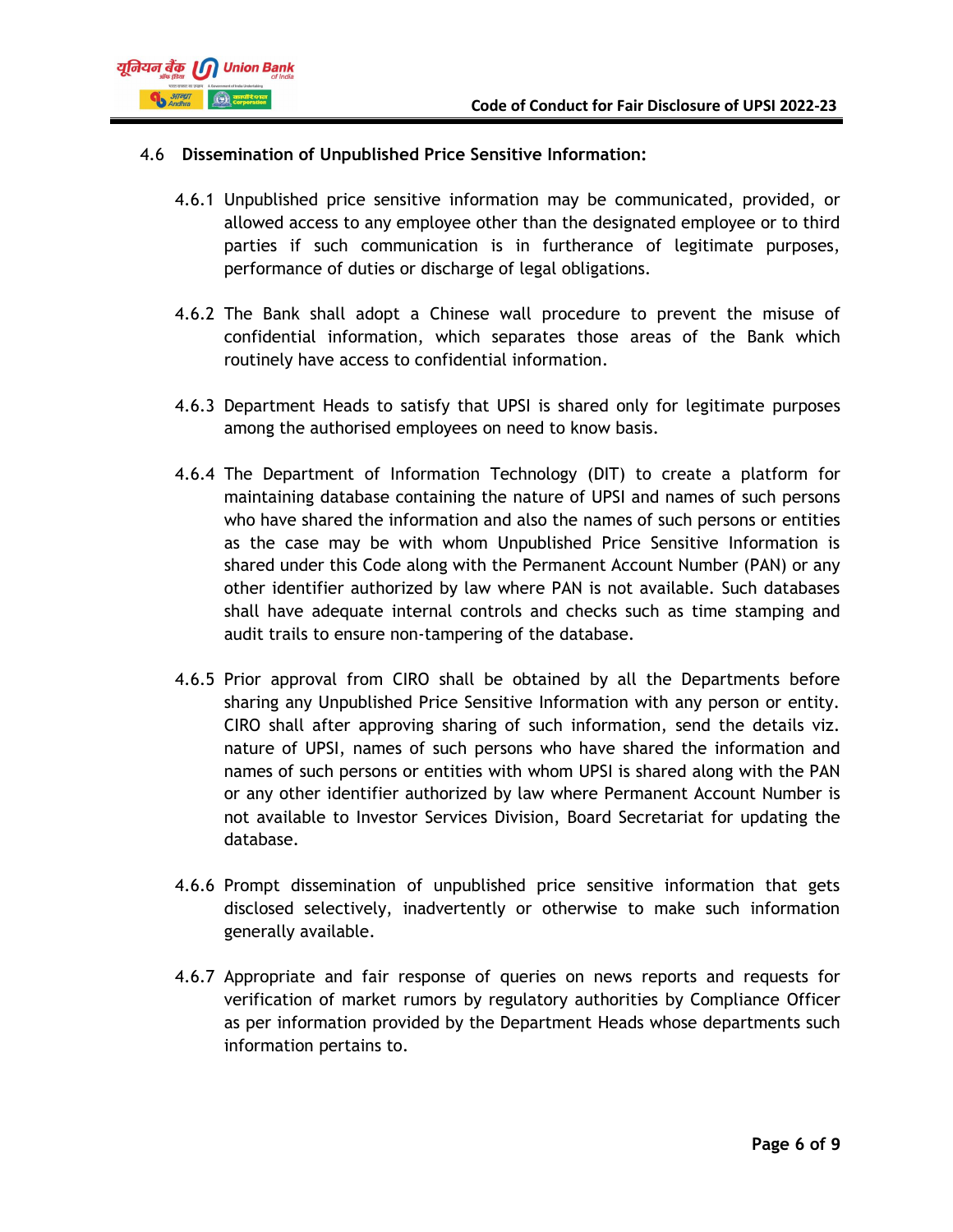

- 4.6.8 Transcripts or records of proceedings of meeting with analysts and other investor relations conferences may be made available on the official website to ensure official confirmation and documentation of disclosures made.
- 4.6.9 An unpublished price sensitive information may be communicated, provided, allowed access to or procured, in connection with a transaction that would:
	- a. entail an obligation to make an open offer under the takeover regulations where the Board of Directors of the Bank is of informed opinion that sharing of such information is in the best interests of the Bank;
	- b. not attract the obligation to make an open offer under the takeover regulations but where the Board of Directors of the Bank is of informed opinion that sharing of such information is in the best interests of the Bank and the information that constitute unpublished price sensitive information is disseminated to be made generally available at least two trading days prior to the proposed transaction being effected in such form as the Board of Directors may determine to be adequate and fair to cover all relevant and material facts;
	- c. for purposes of para 4.6.2 , the parties shall be required to execute agreements to contract confidentiality and non-disclosure obligations on the part of such parties and such parties shall keep information so received confidential, except for the purpose of para 4.6.1 and shall not otherwise trade in securities of the Bank when in possession of unpublished price sensitive information.

## **5. Determination of Legitimate Purpose**

- 5.1 **Meaning of Legitimate Purpose:** The term legitimate purpose include sharing of unpublished price sensitive information in the ordinary course of business by an insider with partners, collaborators, lenders, customers, suppliers, merchant bankers, legal advisors, auditors, insolvency professionals or other advisors or consultants, provided that such sharing has not been carried out to evade or circumvent the prohibition of this Code.
- 5.2 **Recipient of UPSI pursuant to legitimate purpose to be deemed Insider:** Any person in receipt of unpublished price sensitive information pursuant to a legitimate purpose shall be considered as an "insider" for purposes of this Code and due notice shall be given to such persons to maintain confidentiality of such unpublished price sensitive information in compliance with this Code by the person sharing such information.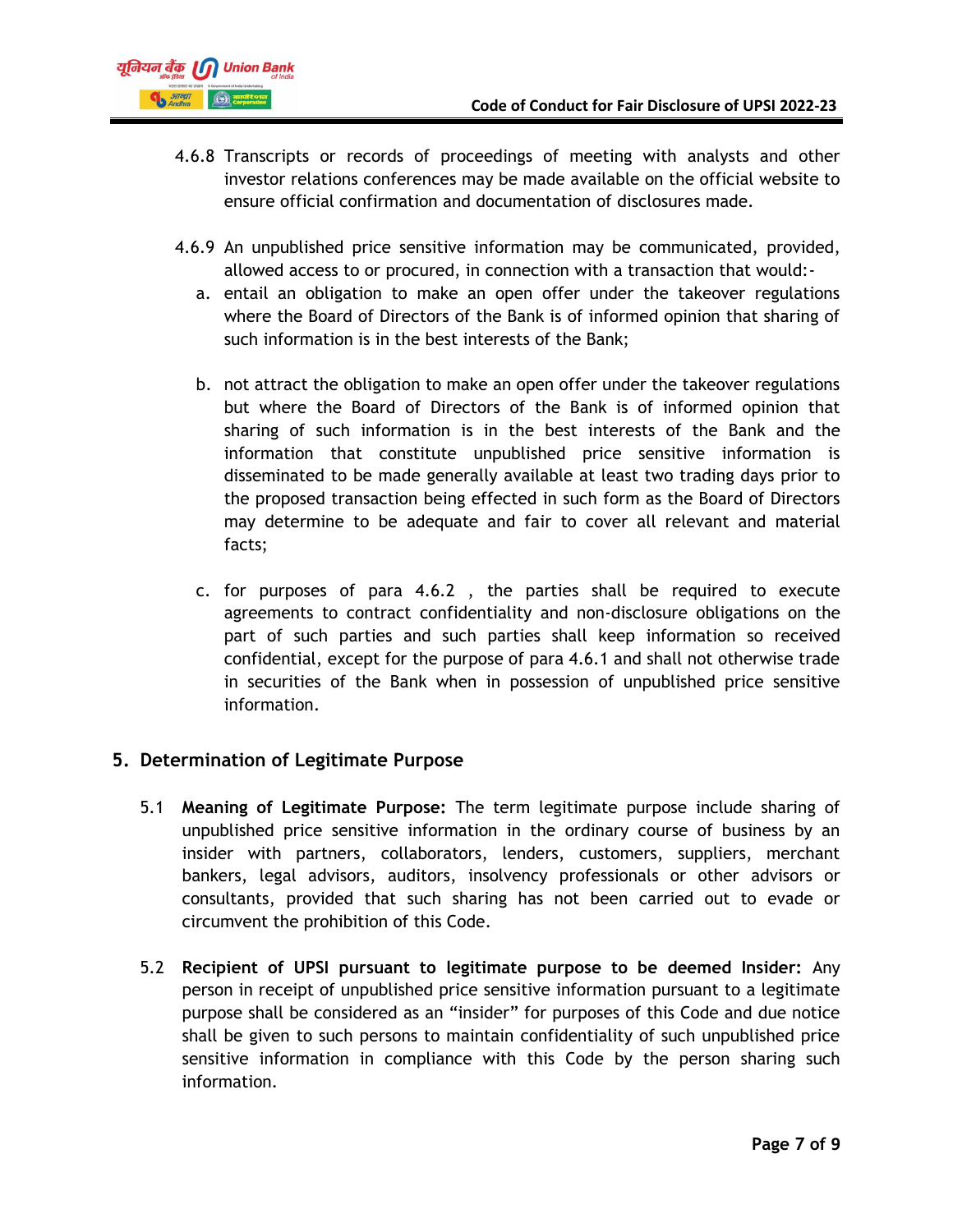

- 5.3 **Illustrations of legitimate purpose:** In following cases which are illustrative in nature, sharing of UPSI would be considered as legitimate purpose:
	- 5.3.1 **Statutory or Government Requirement:** For investigation, inquiry or request for information by statutory or governmental authorities or any other administrative body recognized by law; Example: Any call for information or query received from Central Government, Reserve Bank of India, Securities and Exchange Board of India, Stock Exchanges etc.
	- 5.3.2 **Legal Requirement:** As part of compliance with applicable laws, regulations, rules and requirements or under any proceedings or pursuant to any order of courts or tribunals; Example: Court of Law, National Company Law Tribunal, National Company Law Appellate Tribunal, Quasi-judicial authority, Other Appellate Tribunals, Arbitration Proceedings, etc.
	- 5.3.3 **Contractual Requirement:** Arising out of any contractual obligations or arrangement entered by the Bank set forth in any contract, agreement, arrangement, settlement, understanding or undertaking. Example: Duediligence for any kind of restructuring, namely mergers & acquisitions, joint venture agreements, share purchase agreements, franchisee agreement, etc.
	- 5.3.4 **Auditing Purpose:** For audit by statutory, internal, concurrent, secretarial or management auditors as per the scope of audit.

## **6. Disclosures**

Code of Conduct for Fair Disclosure of UPSI and every amendment thereto shall be promptly intimated to the stock exchanges where Bank's securities are listed and Code shall be published on Bank's official website.